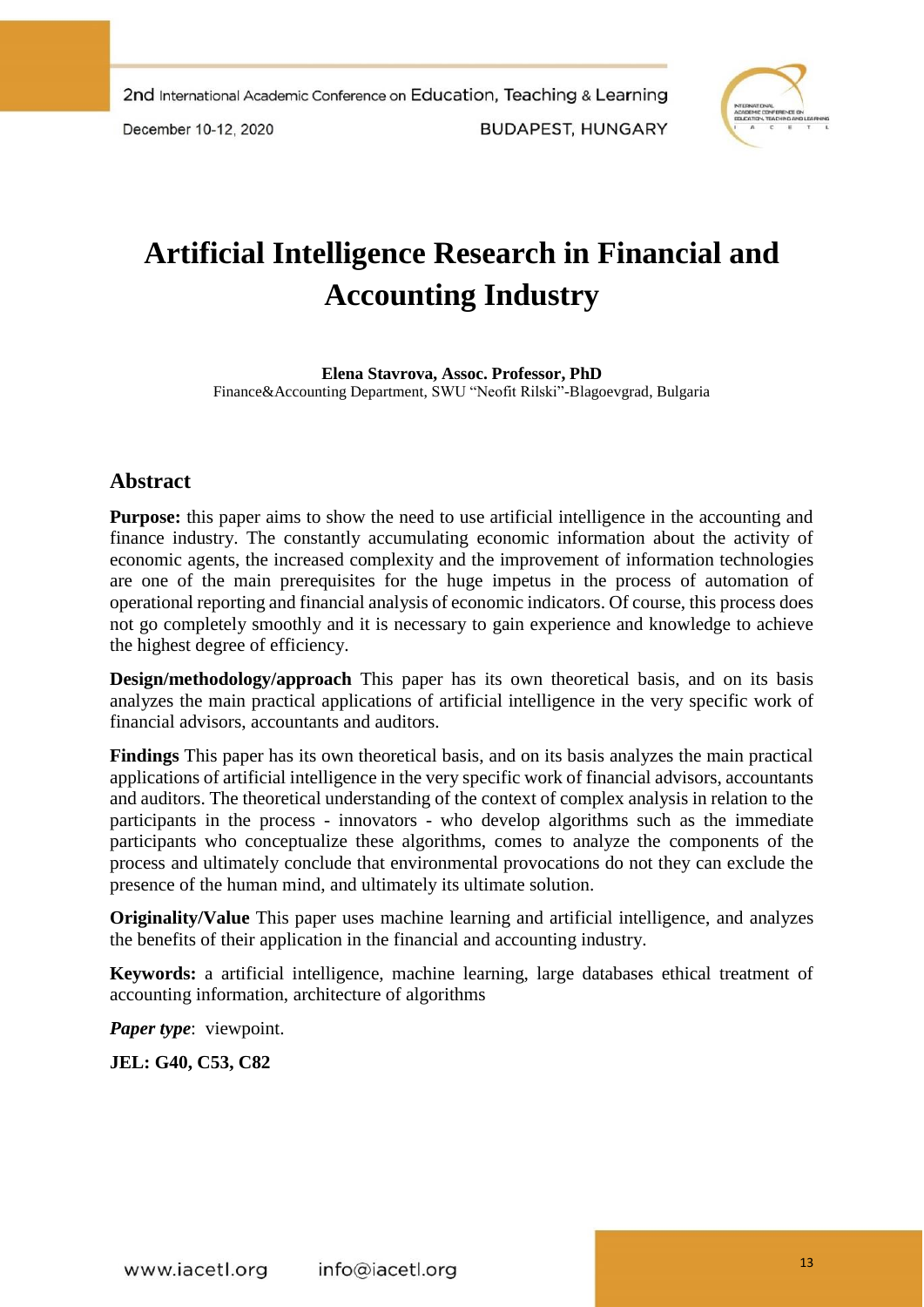December 10-12, 2020

**BUDAPEST, HUNGARY** 



# **Introduction**

The rapid development of intelligent systems will enable people to solve more and more complex tasks.

It is unlikely that as far back as 1494, the well-known Luca Pacioli in his "Third for Accounts and Records", who sought proportions and proportionalities in everything and embodied this philosophy in reflecting the movement of resources and money in space and time. Now this movement is so intense and intense that in order to cope with the huge databases and complex decisions they have to make about their management, it is necessary to seek the help of intelligent machines. Artificial intelligence systems with their extreme accuracy can provide solutions, and in some cases replace human effort.

Of course, the work of an accountant has undergone automation for many years, which actually improves work efficiency and help businesses create added value. Artificial intelligence and the system for its introduction are subordinated only to help people make better decisions in the efficient use and allocation of limited resources, as well as to record deviations from normal accounting practices due to violations of established rules of ethical accounting. Artificial intelligence technologies are accelerating the transformation of the business, with more solutions shaped by machine learning algorithms, responsible use of these powerful tools, properly managed to achieve the desired results.

Research questions can be formulated as follows:

1. Is artificial intelligence a long-term perspective in the accounting business?

2. How artificial intelligence and human intelligence combine their positive aspects to improve the production capacity and efficiency of the accountant's work.

3. Are there any negative effects of the use of artificial intelligence and can it be used for abuse The theoretical background of the development is the Theory of Technology Dominance, proposed by Arnold, V. And Sutton, S.G. (1998). According to the two professors at the University of Central Florida, who study behavioral technology, knowledge management, innovation in accounting, risk assessment in internal audit, accounting ethics in a corporate context, the use of intelligent systems in accounting can also have a negative effect. This is possible provided that algorithms for the implementation of intelligent systems are developed by those unfamiliar with their implementation, and in this case there is a threat to the quality of decisions that will be made if the system is more informed than the one who apply it.

## *Theory of Limited Rationality*

1

One of the aspects studied for the role of artificial intelligence is the potential of this technology to change the existing economic theories.

In one of his early studies, Marwala (*Marwala, 2013*) 1 applied artificial intelligence to model the economic and financial instruments of equity derivatives and options. Is it possible for artificial intelligence to change economic theory? For example, Nobel Laureate in Economics Herbert Simon  $(H. Simon, 1991)^2$  noted that when making rational decisions, one does not have

<sup>1</sup> Marwala, T., (2013). Economic Modeling Using Artificial Intelligence Methods. Heidelberg: Springer. ISBN 978- 1-84996-323-7.

<sup>2</sup> Simon, H., (1991). "Bounded Rationality and Organizational Learning". Organization Science 2 (1): 125–134. doi:10.1287/orsc.2.1.125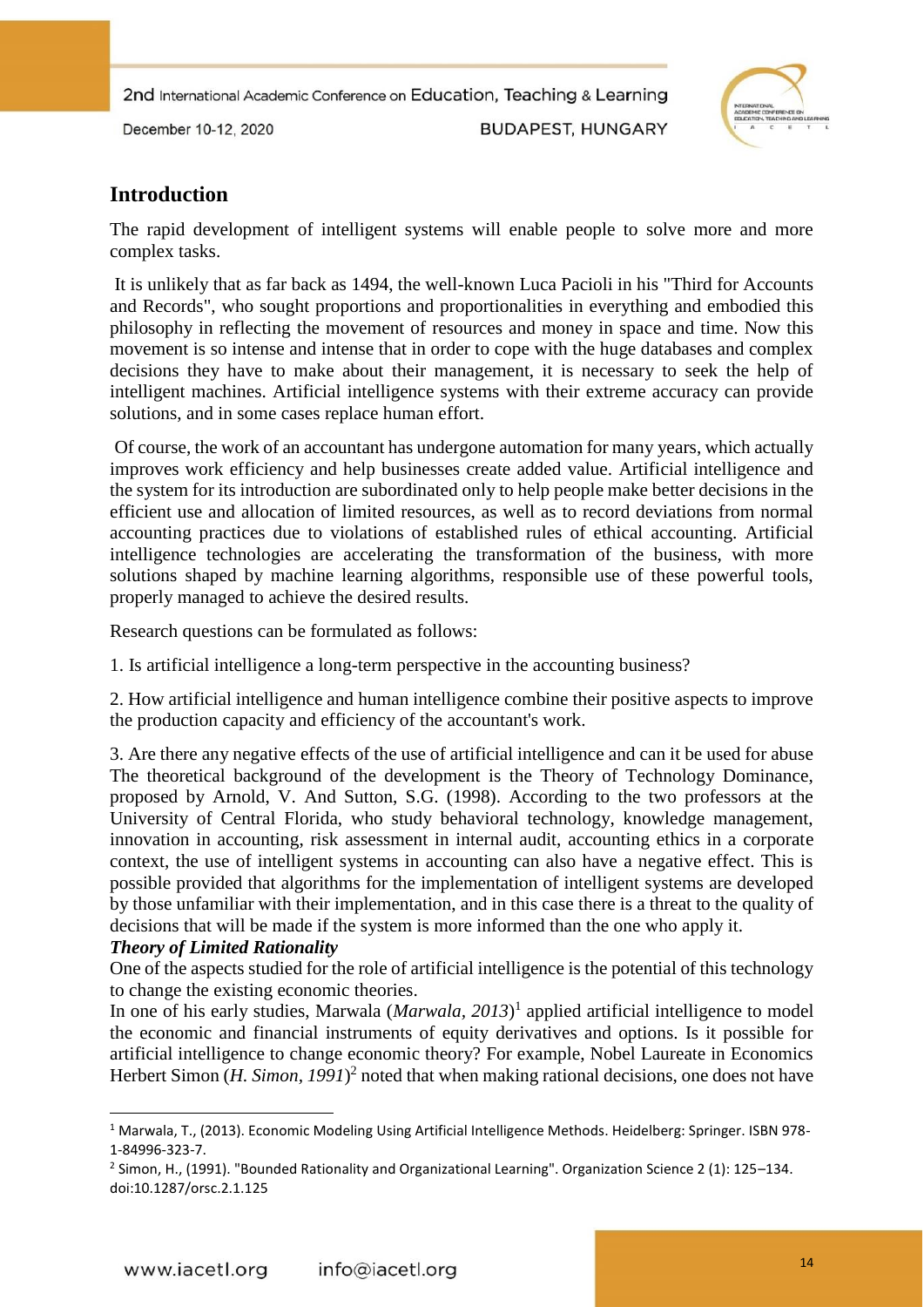December 10-12, 2020

**BUDAPEST, HUNGARY** 



the perfect and complete information to make a completely rational decision. In addition, man does not have the perfect brain to process such information in a timely and efficient manner. His decisions are also not entirely systematic and consistent, as they change depending on other factors such as mood swings. Simon calls decision-making in such conditions "rationally limited."

With the advent of artificial intelligence, man gains access to information that has been hidden and therefore not accessible and able to be used consistently. Through the use of artificial intelligence, it is increasingly able to make such decisions timelier and efficiently thanks to Moore's Law, which states that the processing power of machines is constantly increasing (Moore,  $2006$ )<sup>3</sup>. What does the advent of artificial intelligence mean for the theory of finite rationality? This means that the limits in Simon's theory of finite rationality are actually flexible due to Moore's Law.

#### *Hypothesis for efficient markets*

Another economic theory that has been influenced by the advent of artificial intelligence is the Effective Markets a hypothesis, developed by Nobel Laureate Eugene Fama (Fama,  $1965)^4$ . This hypothesis states that it is often difficult to beat markets because markets are efficient. The problem is because market traders often do not adhere to perfect behavior and the information they have is imperfect and incomplete, and therefore the markets are not efficient. What happens to Effective Markets Theory if market traders are not just people, but a combination of people and artificial intelligence combined into a computer trader? The more efficient computer marketers have become by incorporating more artificial intelligence, the more efficient the markets have become. Therefore, the extent to which markets are efficient depends on the relative share of artificial intelligence traders they occupy in the markets.

#### *Perspective theory*

Nobel laureates Daniel Kahneman and Amos Tversky (D. Kahneman, A. Tversky, 1979)<sup>5</sup> proposed the Theory of Perspective. According to this theory, when people make decisions with a certain probability of the results obtained, they weigh the potential losses against potential gains as a result of making such decisions. The impact of this theory on markets is wide. However, it is ultimately meant that the decision maker is a human being. What happens to this theory if decisions are made not just by a human being, but by a person who uses an artificial intelligent decision-making machine? What will happen if the decision maker is an entirely artificial intelligent machine?

The applicability of Perspective Theory depends on the extent to which the AI machine is used to make such a decision.

# **Literature review**

**.** 

The application of artificial intelligence in the field of financial services has been the subject of numerous studies by authors from many countries and research centers.

<sup>3</sup> Moore, G., (2006). "Chapter 7: Moore's law at 40". In Brock, David. Understanding Moore's Law: Four Decades of Innovation (PDF). Chemical Heritage Foundation. pp. 67–84. ISBN 0-941901-41-6.

<sup>4</sup> Fama, E., (1965). "The Behavior of Stock Market Prices". Journal of Business 38: 34–105. doi:10.1086/294743 <sup>5</sup> Kahneman, Daniel; Tversky, Amos (1979). "Prospect Theory: An Analysis of Decision under Risk" (PDF). Econometrica 47 (2): 263. Doi: 10.2307/1914185. ISSN 0012-9682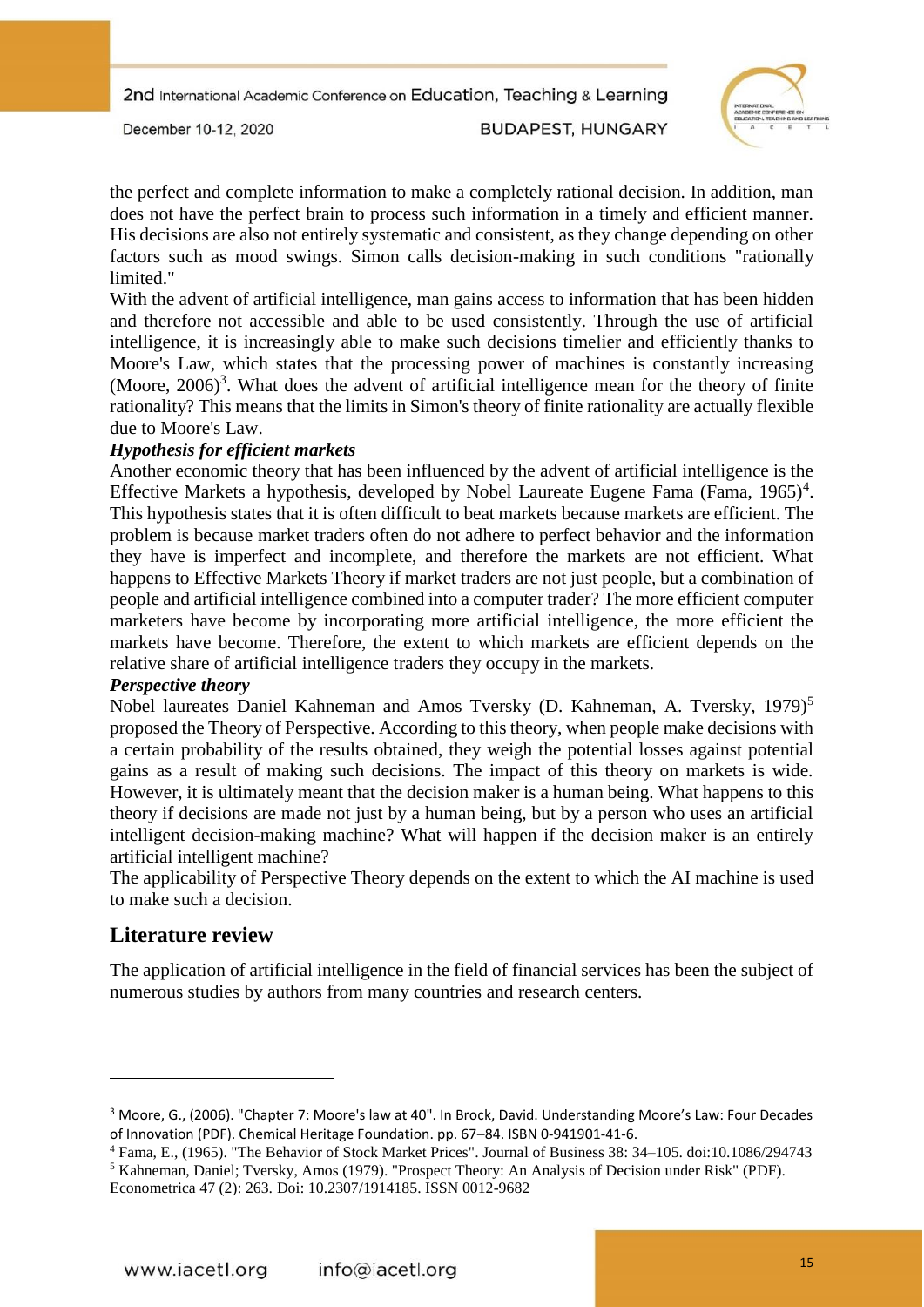

December 10-12, 2020

## **BUDAPEST, HUNGARY**

| $N\!{\underline{\rm o}}$ | <b>Author, Title</b>                                                                                                                                                                                                                   | <b>Main funding</b>                                                                                                                                                                                                                                                                                                                                                                                                                                                                                                                                                                                                                                                                                    |
|--------------------------|----------------------------------------------------------------------------------------------------------------------------------------------------------------------------------------------------------------------------------------|--------------------------------------------------------------------------------------------------------------------------------------------------------------------------------------------------------------------------------------------------------------------------------------------------------------------------------------------------------------------------------------------------------------------------------------------------------------------------------------------------------------------------------------------------------------------------------------------------------------------------------------------------------------------------------------------------------|
| 11.                      | Arnold, V. and Sutton, S.G., (1998) 'The theory of<br>technology dominance: Understanding the impact of<br>intelligent decision aids on decision makers'<br>judgments', Advances in Accounting Behavioral<br>Research, 1, pp. 175-194. | Dominance technology theory holds that<br>novices can actually make worse decisions<br>when they use a system that is more<br>knowledgeable than the user.<br>Work with experts making decisions to<br>improve efficiency, but rather to make them<br>partners in the process                                                                                                                                                                                                                                                                                                                                                                                                                          |
| 22.                      | Anton Korinek,(2019) "Integrating Ethical Values<br>and Economic Value to Steer Progress in Artificial<br>Intelligence", NBER Working Paper No. 26130                                                                                  | The rise of artificial intelligence (AI) is<br>forcing humanity to face new areas in which<br>ethical values and economic value conflict,<br>raising the question of the desired direction of<br>technological progress. According to the<br>authors, the key areas are the effects of<br>artificial intelligence and related forms of<br>automation in the labor market, which can<br>lead to a significant increase in inequality and<br>the need for action to mitigate policy or to<br>supplement human labor.                                                                                                                                                                                     |
| 33.                      | Mikkelsen, D., Pravdic, A., and Richardson, B.<br>(2019) "Flushing out the money launderers with<br>Better customer riskrating models", McKinseyComp.                                                                                  | The authors analyze the models for managing<br>the risk of legalization of criminal income<br>analysis<br>based<br>an<br>of<br>the<br>main<br>on<br>characteristics of customers and the costs they<br>incur to monitor the behavior of those with<br>risk profiles.                                                                                                                                                                                                                                                                                                                                                                                                                                   |
| 44.                      | S. G. Sutton, Holt, M., Arnold, V. (2016).<br>International Journal of Accounting Information<br>Systems"The reports of my death are greatly<br>exaggerated"-Artificial intelligence<br>research in accounting",                       | This refutes the claim that the application of<br>artificial intelligence techniques is possible in<br>fields other than knowledge-based expert<br>systems, emphasizing the need to pay<br>attention to machine learning applications, as<br>the new reality of the future and the potential<br>of artificial intelligence are related. language<br>processing. In this analysis, however, a word<br>of caution is given. While researchers look at<br>the implications for the future of accountants,<br>the accounting profession and society at large.                                                                                                                                              |
| 55.                      | Munoko, I., Brown-Liburd, H.L. & Vasarhelyi, M.<br>The Ethical Implications of Using Artificial<br>Intelligence in Auditing. J Bus Ethics (2020)<br>doi:10.1007/s10551-019-04407-1                                                     | The authors find that accounting firms use<br>artificial intelligence in their auditing and<br>consulting functions, save time, analyze data<br>faster, and increase accuracy. AI, an emerging<br>technology that aims to mimic people's<br>cognitive skills and judgment, promises<br>competitive advantages. There<br>are 4<br>companies that use it and plan to continue<br>with this innovation in areas such as risk<br>assessment for audit planning, transaction<br>testing, analysis and preparation of audit<br>working papers, among other applications.<br>Adverse reactions are expected to occur and<br>the ethical implications of using this<br>emerging technology are being explored. |
| 66.                      | Buchanan, B.G.(2019)." Artificial intelligence in<br>finance", doi.org/10.5281/zenodo.2612537, Alan<br>Turing Institute                                                                                                                | Large databases and artificial intelligence are<br>seen in the financial services sector as a<br>technique with great potential.<br>Their<br>introduction in this business is associated<br>with many risks, many techniques of artificial                                                                                                                                                                                                                                                                                                                                                                                                                                                             |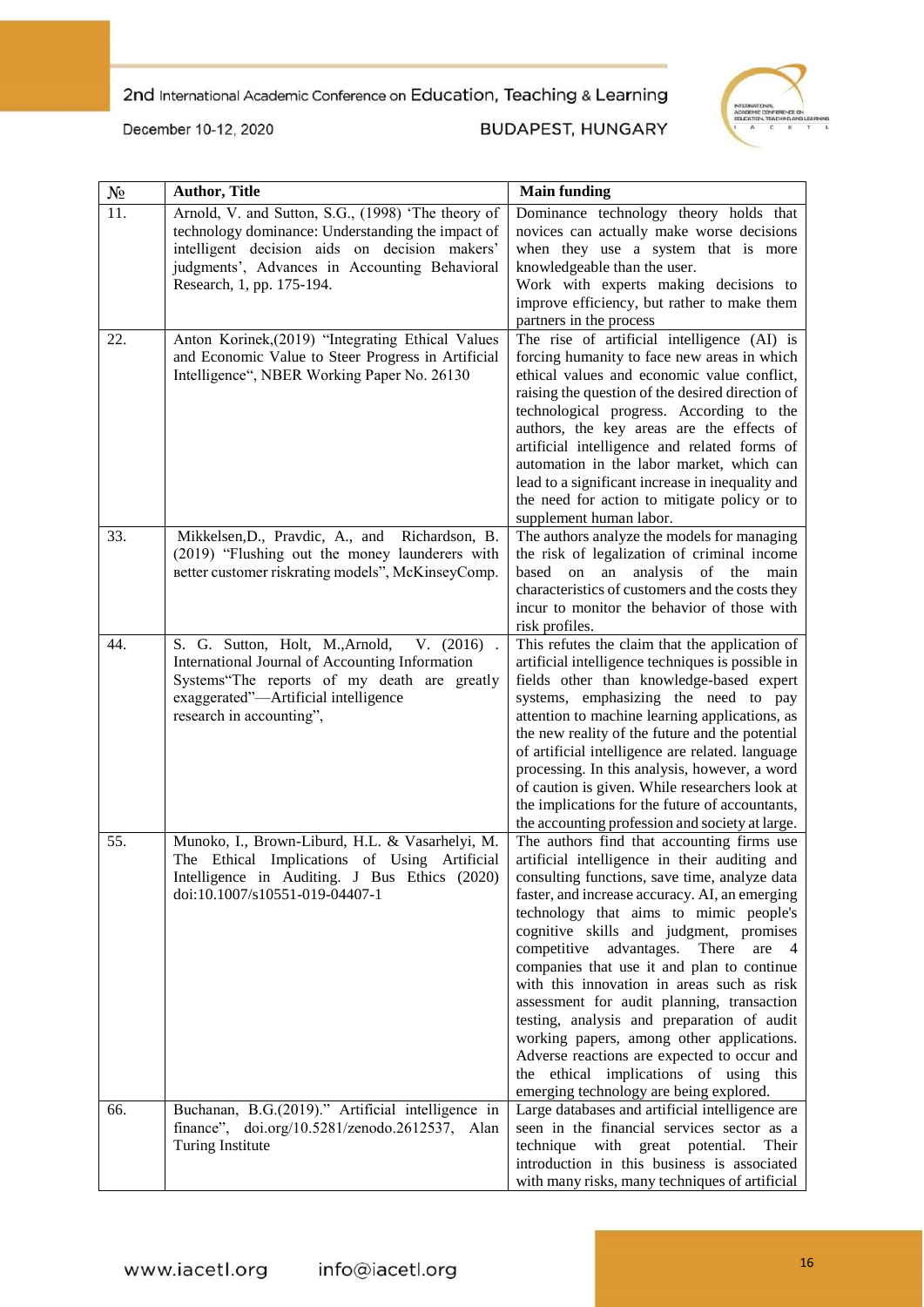

December 10-12, 2020

## **BUDAPEST, HUNGARY**

| 77.  | Lo, Andrew W., Moore's Law vs. Murphy's Law in<br>the Financial System: Who's Winning? (May 2016).<br>BIS Working Paper No. 564. Available at SSRN:                                                                                                             | which the algorithms applied by financial<br>firms seem to operate in a way unpredictable<br>by their developers, leading to errors and<br>crashes.<br>It calls for the development of stronger<br>technology capable of adapting to human<br>capabilities so that consumers can use these                                                                                                                                                                                                       |
|------|-----------------------------------------------------------------------------------------------------------------------------------------------------------------------------------------------------------------------------------------------------------------|--------------------------------------------------------------------------------------------------------------------------------------------------------------------------------------------------------------------------------------------------------------------------------------------------------------------------------------------------------------------------------------------------------------------------------------------------------------------------------------------------|
|      | https://ssrn.com/abstract=2789737                                                                                                                                                                                                                               | tools safely, effectively and effortlessly.<br>Much remains to be done due to the need for<br>more literacy education and artificial<br>intelligence awareness                                                                                                                                                                                                                                                                                                                                   |
| 88.  | Luo, J., Q.Meng, Y. Cai, (2018). "Analysis of the<br>Impact of Artificial Intelligence Application on the<br>Development of Accounting Industry". Open Journal<br>of Business and Management ) 8, 850-856                                                       | The authors study as an object artificial<br>intelligence in the accounting industry,<br>analyze its impact on its development and<br>have assumptions about existing problems.                                                                                                                                                                                                                                                                                                                  |
| 99.  | Trencheva, M. (2018) "Analysis of the main<br>indicators and regulators of banking in accordance<br>with changes in banking and accounting standards"<br>(dissertation)                                                                                         | The researcher advocates her theory of the<br>role<br>of<br>growing<br>control,<br>applying<br>econometric models to determine the effects<br>of the introduction of the new regulatory<br>framework for banks after the global financial<br>and economic crisis                                                                                                                                                                                                                                 |
| 110. | Trenchev, Iv. M. Trencheva, E. Stavrova, R.<br>Mavrevski, M. Ttaykov.(2018). "Risk analysis in<br>the economics through R Language"<br>Списание: WSEAS Transactions on Business and<br>Economics, ISSN / E-ISSN: 1109-9526 2224-2899,<br>Volume 15, PP: 179-187 | The authors use as a tool a programming<br>artificial<br>language<br>with<br>elements<br>of<br>intelligence, applying an econometric model<br>for risk assessment and management.                                                                                                                                                                                                                                                                                                                |
| 111. | PwC. (2018). "Digitalization in finance and<br>accounting and what it means for financial statement<br>audits". Survey on status quo and further digital<br>development. P.52                                                                                   | One of the world's three largest audit firms<br>conducted a survey of 76 large and medium-<br>sized companies in Germany in<br>two<br>consecutive years 2016 and 2017 and<br>analyzed attitudes about the current state of<br>finance and accounting, the digital future of<br>the financial industry, the current state and<br>development the digitalization of audit, as<br>well as the importance of digitalization for<br>strengthening the links between external<br>auditors and clients. |
| 112. | Paskaleva, M. A. Stoykova. (2019). "Relationship<br>between Bulgarian sovereign risk and accounting<br>information", WSEAS Transactions on business and<br>economics",<br>ISSN:<br>Print<br>1109-9526<br>E-ISSN: 2224-2899, Volume 16, 2019                     | The authors examine the relationship between<br>the ability to manage credit risk based on the<br>analysis of accounting information, in order<br>to limit credit risk.                                                                                                                                                                                                                                                                                                                          |
| 13.  | Dzhaparov, Pl. (2019). Application of block chain<br>and artificial intelligence in bank risk management,<br>Economics and Management ISSN: 2367-7600;<br>1312-594X Volume: XVII, Issue: 1, Year: 2020, pp.<br>43-57                                            | Blockchain and artificial intelligence are two<br>technologies that have big potential to<br>fundamentally<br>transform<br>banking<br>management.by<br><b>Big</b><br>Data<br>processing,<br>customer segmentation, credit scoring, fraud<br>prevention.                                                                                                                                                                                                                                          |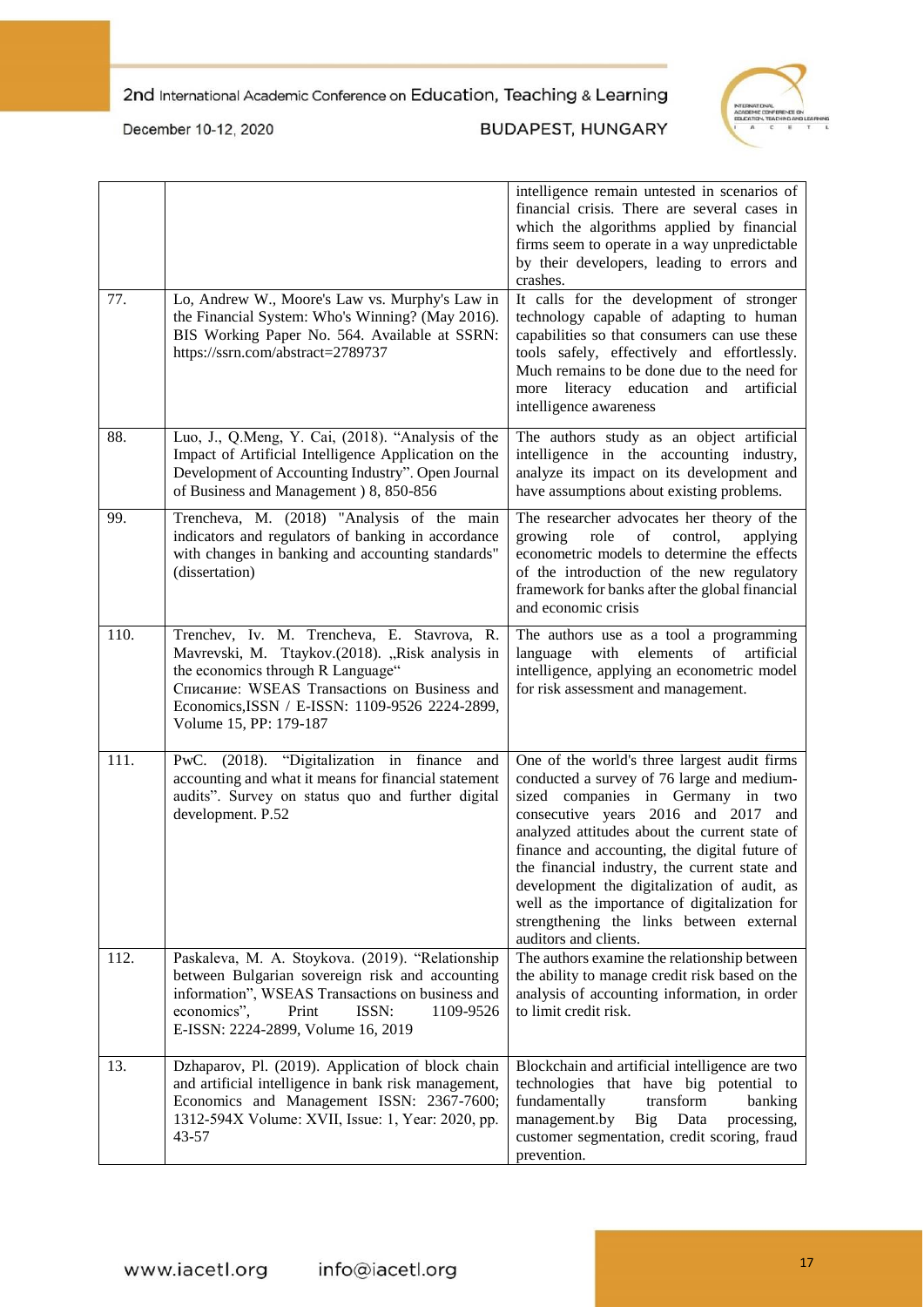

December 10-12, 2020

**BUDAPEST, HUNGARY** 

| 114. | Gancho Ganchev & Elena Stavrova & Vladimir             | This<br>aims<br>the<br>research<br>to visualize |
|------|--------------------------------------------------------|-------------------------------------------------|
|      | Tsenkov & Mariya Paskaleva, 2020. "The                 | "impossible trilemma", i.e. the impossibility   |
|      | "impossible trilemma" and the analysis of its validity | of simultaneously having a fixed exchange       |
|      | by visualization through the use of artificial         | rate, free movement of capital and an           |
|      | intelligence software," Economic Thought journal,      | independent monetary policy, for every          |
|      | Bulgarian Academy of Sciences - Economic               | economy through the application of artificial   |
|      | Research Institute, issue 4, pages 56-75, 76-94.       | intelligence software. The advantages of        |
|      |                                                        | visualization techniques are revealed. The      |
|      |                                                        | explored countries are divided into the         |
|      |                                                        | following panels: the Eurozone countries, the   |
|      |                                                        | developed European countries (DEC), the         |
|      |                                                        | developed non-European countries (DNEC),        |
|      |                                                        | the BRICS countries (Brazil, Russia, India,     |
|      |                                                        | China and South Africa), the developing         |
|      |                                                        | European countries and the Organization of      |
|      |                                                        | the Petroleum Exporting Countries (OPEC).       |
|      |                                                        | The results of the research show a great level  |
|      |                                                        | of confirmation of the trilemma for the         |
|      |                                                        | developing economies and the developed          |
|      |                                                        | non-European countries. This implies that       |
|      |                                                        | there is a compromise between exchange rate     |
|      |                                                        | stability, monetary independence, and free      |
|      |                                                        | capital mobility.                               |

There are many researches in this scientific area as: Trenchev, I., R. Mavrevski, M. Traykov, D. Stoykov (2019), Denchev, S., I. Trenchev, I. Peteva, I. Pavlova (2019), Mittelstadt, B. D., Allo, P., Taddeo, M., Wachter, S., & Floridi, L. (2016), Sutton, S.G., et al.,(2018), Tsenkov, V., Mirchev, K. (2019), **Stavrova, E**., N. Karanasios, A. Tandetzky, A. Reitano, M. Fazio,(2019) who deserve our attention for ideas similarity and conclusion ones.

#### *Genesis of the application of artificial intelligence in the financial and accounting industry*

Although the concept of "artificial intelligence" was discussed as far back as 1956 at a seminar at the University of Dortmund in the United States, Prof. John McCartney, only in the last five years the world has been flooded with a wave of applications of this technology. It successfully replaces human effort without leaving the necessary attention and introduces significant innovations in the accounting industry such as accounting information management.

1. In 2016, Deloitte and Touche were the first to announce the introduction of artificial intelligence techniques in accounting, auditing and taxation.

2. In 2017, world-renowned machine learning and artificial intelligence expert Nigel Duffy formed a global innovative artificial intelligence team in Ernest and Young. [8]

3. KPMG introduces the Artificial Intelligence and Control framework, which offers methods, tools and assessments to assist institutions in assessing the value of artificial intelligence, while achieving algorithmic integrity, accessibility, flexibility and equity.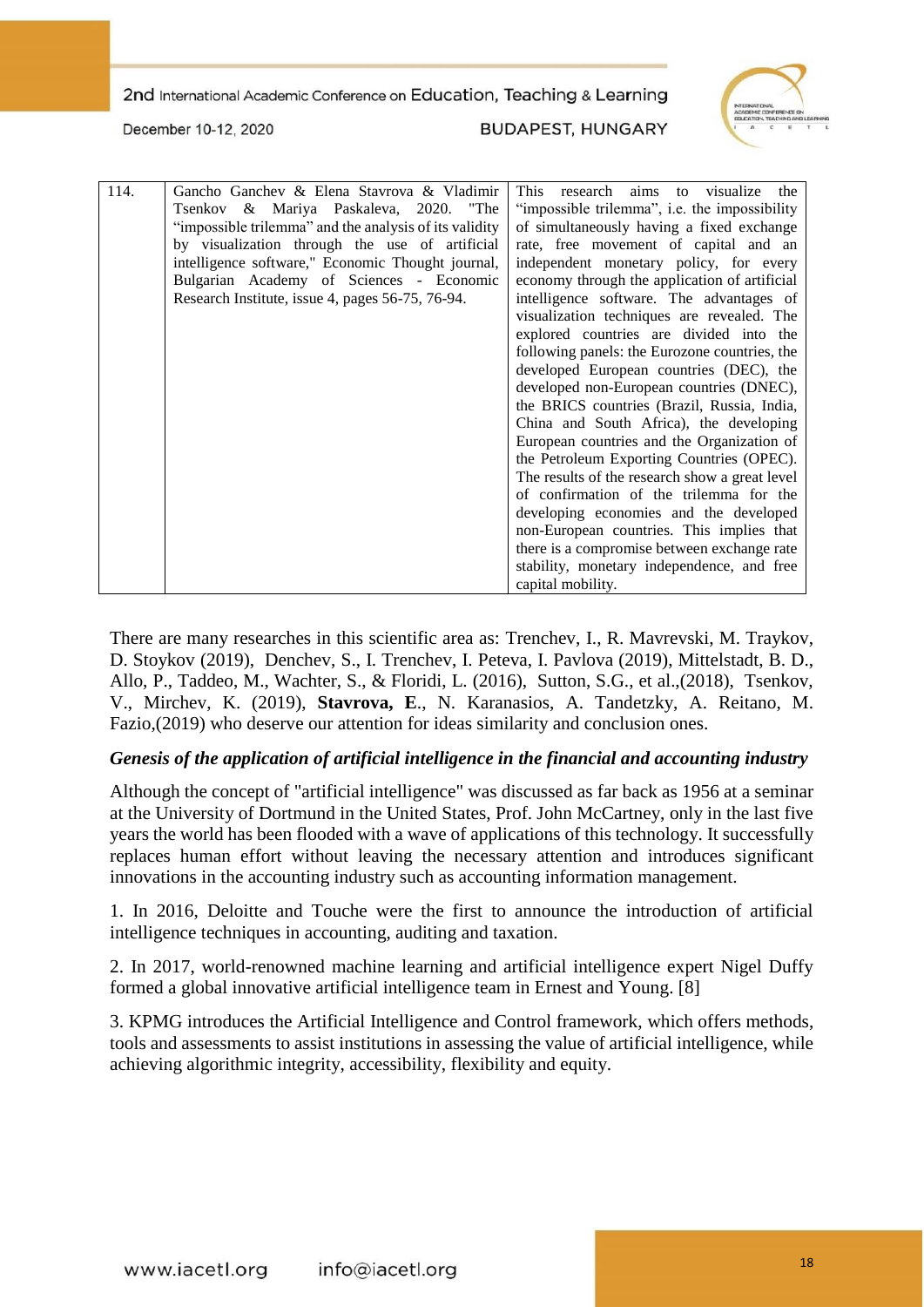December 10-12, 2020

**BUDAPEST, HUNGARY** 



## *Algorithms for machine learning in the accounting and financial industry*

Artificial intelligence algorithms accumulate data with similar characteristics, process them through mathematical models and form predictions based on the results obtained. In the financial industry, the formation of databases is increasingly used due to the huge amount of data, as well as the ever-increasing capacity of computer hardware, network connectivity, and cloud infrastructure. Leading companies and banks are implementing artificial intelligence technologies, including machine learning, to optimize the structure of their investment portfolios, their production processes, risk, optimization of financial decisions and much more.

The application of artificial intelligence in the accounting and financial industry comes down to solving algorithms. This implies that in this way the economic agents who apply such technology are released from liability. Understanding an algorithm is like a sequence of computational steps that transform inputs into outputs. The goal is to achieve neutrality in maximizing effects or accuracy, which is achieved by software teams.

The analysis of financial documents is one of the main applications of the algorithmic approach. Data is processed with great speed and just as good precision.

#### *Main areas of application:*

*1. Creditworthiness analysis.* Until recently, the work of the Credit Committees in commercial banks was a series of routine operations, logistic regression models from input data such as payment history to predict the probability of default on principal and interest on loans. Of course, this modeling harms individuals and companies with a shorter history or works in unsupervised business environments by banks. As the number of data sources for individuals increases and they are linked to their financial history, financial institutions have the opportunity to apply more modern models for making personalized decisions about their creditworthiness.

*2. Robo-advisors.* Advisory robots make investment and financial decision making available to people with a lack of readiness. Their investment strategies are derived as an algorithm based on age, income, gender, financial goals, risk tolerance, planned retirement date. Based on this information, they follow traditional investment strategies and asset allocation. In this way, the possibility of conflicts of interest by financial advisers is eliminated, because sometimes their interests are asymmetrically focused.

*3. Cyber security and threats.* To ensure the security and safety of customers' business assets, financial intermediaries provide highly reliable cyber security protocols. Important case-studies for the use of machine learning in cyber security are: the detection of malware - by detecting and marking unrecognized software that is trying to run as a threat; internal system failures by monitoring the network traffic in the organization, in the process of which anomalies are registered such as repeated attempts to access unauthorized applications or unusual behavior when working with the keyboard system.

## *Machine learning models:*

1. Regression - information model with numerical output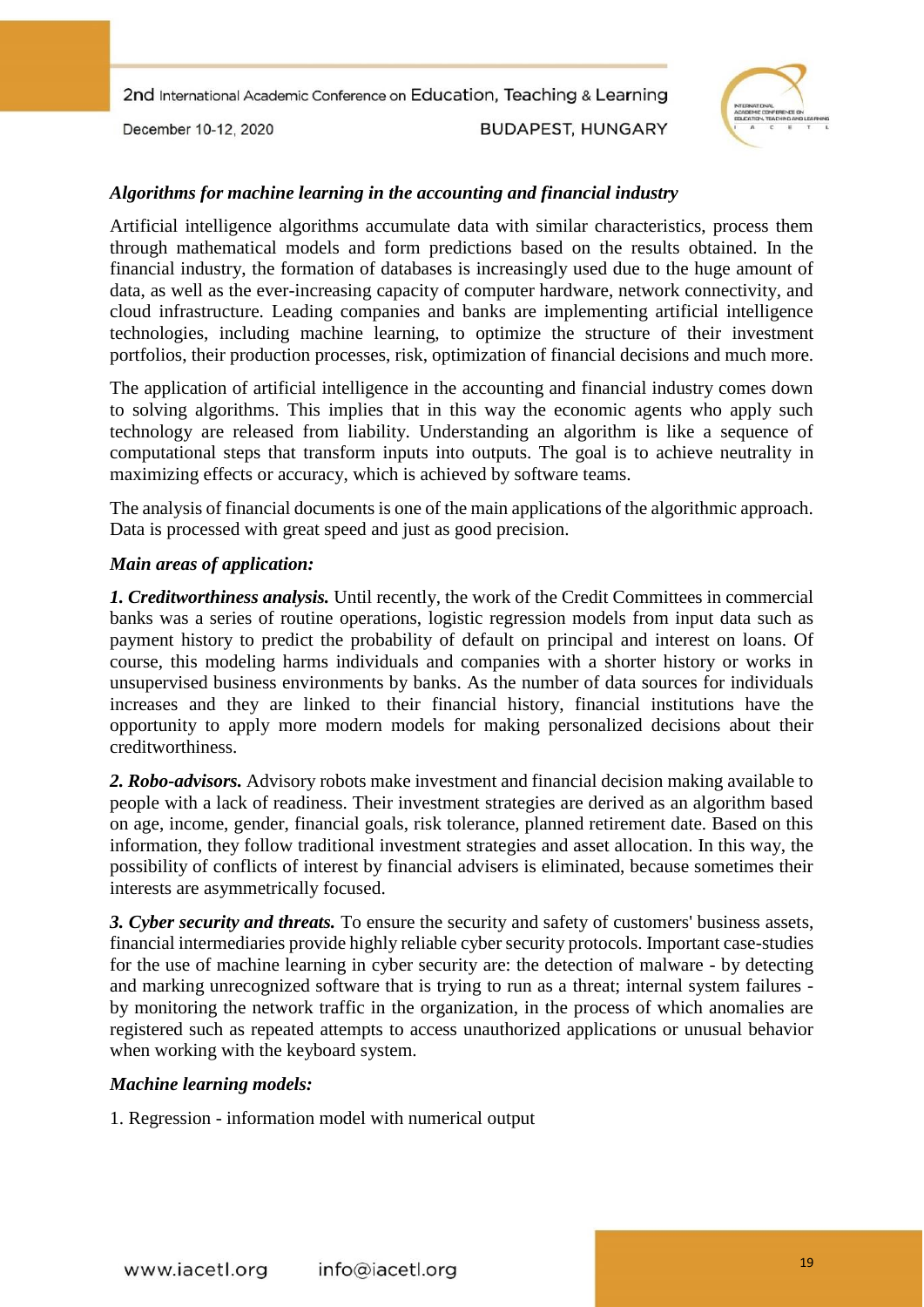

December 10-12, 2020

**BUDAPEST, HUNGARY** 

2. Classification - the category in which the new site will be included is envisaged. Information model usually with binary output, but it is possible that there are models with more than two categories.

Linear regression predicts an output variable using one or more input variables in the form of a line [9], [10].

$$
\mathbf{Y} = \mathbf{b}\mathbf{x} + \mathbf{c}
$$

**Supporting vector** - a linear vector maximizes the distance between classes and draws a line in the middle. The data is categorized based on its position relative to this line. It is used in more complex functions to more accurately find the widest point between the data.

**Decision tree** - segments supervision by grouping data by attribute. If we choose the answer variable, the computer program makes partitions through the forecast variables. The number of partitions is formed automatically to prevent insufficient or excessive adjustment of the data to the model.

**Random forest** - a group of decision trees with the same response variable but fewer different variables.

**Clustering** - formation of natural groupings between observations in the database.

Agglomerative hierarchical clustering - the most common hierarchical clustering used to group objects into clusters based on their similarity. Each observation begins in its own cluster, pairs of clusters merge as the system is structured.

Agglomerative hierarchical clustering - the most common hierarchical clustering used to group objects into clusters based on their similarity. Each observation begins in its own cluster, pairs of clusters merge as the system is structured.

 The basis of machine learning are algorithms and human responsibility for their structuring. They can be used to form vital decisions for companies and people. Hence the responsibility they bear due to their huge information load due to the possibility of using them in various techniques for managing the full range of financial risks. [14] They cannot be neutral because they create moral consequences, reinforce or neglect ethical principles and allow the destruction of the status, image and limit the dignity of stakeholders. Participate directly in ethical decision making. Hence the high responsibility of the designer of the algorithm for these final decisions if he has structured it so as to exclude a group of people from the consequences of activating this algorithm and implementing a particular solution.

According to Price Water House Cooper (PwC), the most common application of artificial intelligence is currently found in the following operations [11]:

Table. № 1: Application of artificial intelligence in finance and accounting

| $N_2$ | <b>Areas of application</b>                                                                  | Answer<br>distribution |
|-------|----------------------------------------------------------------------------------------------|------------------------|
| 1.    | Automatic reading of invoices and documents for<br>registration in the accounting department | $39\%$                 |
|       |                                                                                              |                        |
| 2.    | Automatic payment transfers                                                                  | 29%                    |
| 3.    | Data base monitoring                                                                         | 10%                    |
| 4.    | Coordinated verification of documents                                                        | 10%                    |
| 5.    | Automatic contracts reading                                                                  | $7\%$                  |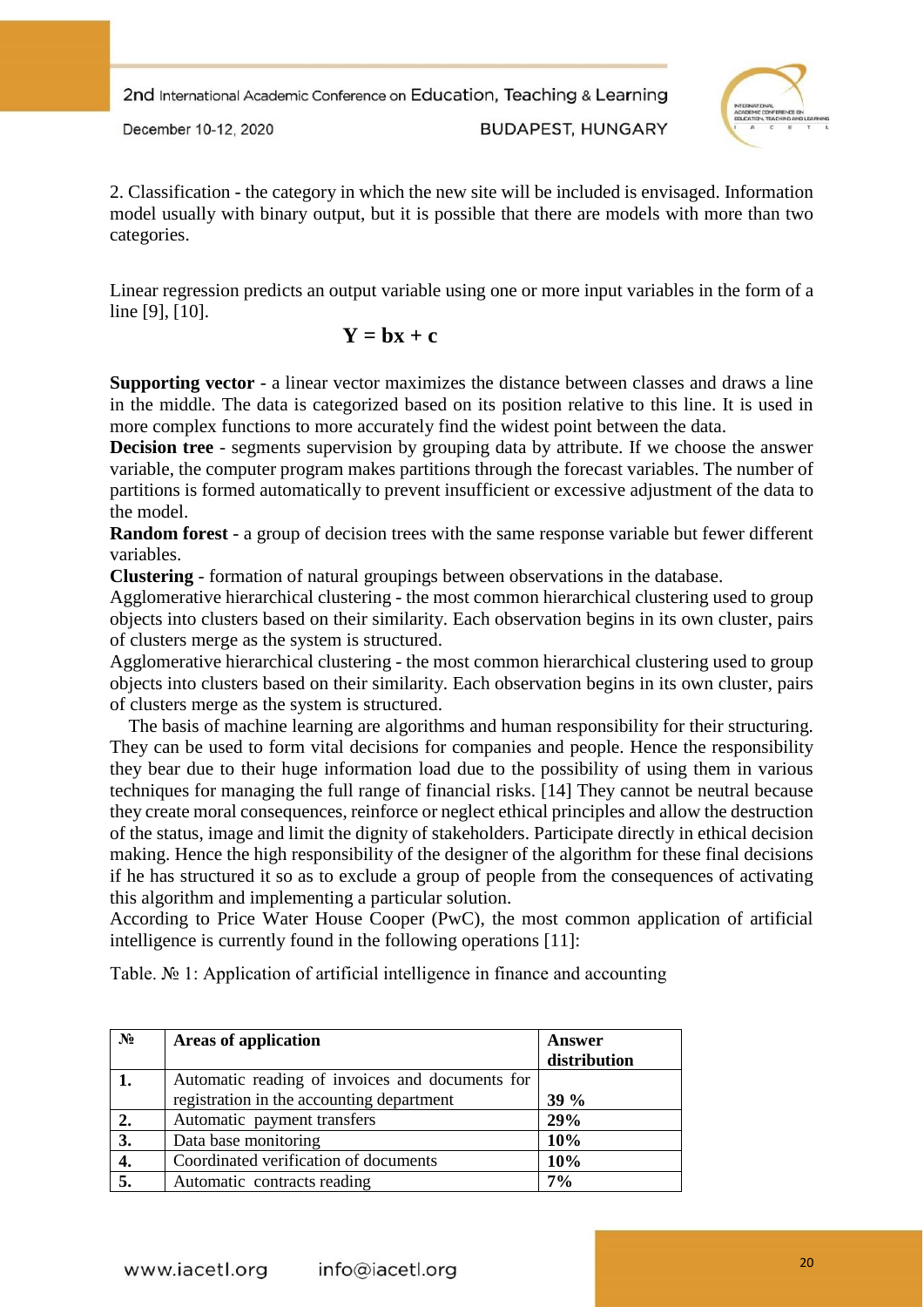December 10-12, 2020

**BUDAPEST, HUNGARY** 



| Business processes tools                 | .5%   |
|------------------------------------------|-------|
| Analytical forecasting of the disclosure | $0\%$ |

From the content of Table. No 1 it can be found that the most popular areas of application of artificial intelligence is the reading of invoices and accounting documents (39%), followed by automatic payment transfers (29%). In third place in the list of priorities is the monitoring of the information database and the coordination of documents - each of them 10%. None of the companies uses artificial intelligence for forecasting, which is considered a major drawback. The findings of the survey also link the level of corporate culture with the level of application of artificial intelligence in the work of companies. In companies where management works to widely introduce digitalized processes and technologies, it is not a problem for the auditor to use artificial intelligence in performing audit procedures through the application of audit algorithms. The audit of accounting information is more efficient and more cost-effective.

The PwC study [11] analyzes the benefits for companies using artificial intelligence:

Table № 2: Factors facilitating the implementation of artificial intelligence in the audit of accounting documents

| $N_2$ | Factors that make the application of artificial intelligence<br>in the audit of accounting documents effective | Answer<br>distribution |
|-------|----------------------------------------------------------------------------------------------------------------|------------------------|
|       | Detection of anomalies in the disclosed database                                                               | $34\%$                 |
| 2.    | Establishing instability in the processes                                                                      | $25\%$                 |
| 3.    | Status checks or forecasts                                                                                     | 19 %                   |
|       | Simulations for evaluating options for estimating the<br>growth of operations                                  | $12\%$                 |
| 5.    | Develop correlations with the non-financial database, eg<br>sales                                              | $1\%$                  |
|       | <b>Others</b>                                                                                                  |                        |

#### **The ethics of algorithmic syntax**

According to Mitt, algorithms carry "handwriting", the specific characteristics that only the developer can invest in them, its biases and are structured in such a way as to give the desired result. Therefore, they are not neural, but:

- 1. They are obliged to create value.
- 2. The occurrence of moral consequences is envisaged.
- 3. Allow restriction of the rights of the interested parties in the process.

Therefore, software developers of algorithms are guided by the principles of right and wrong, therefore good - when benefits to society are expected and bad - when some users will be left with affected interests.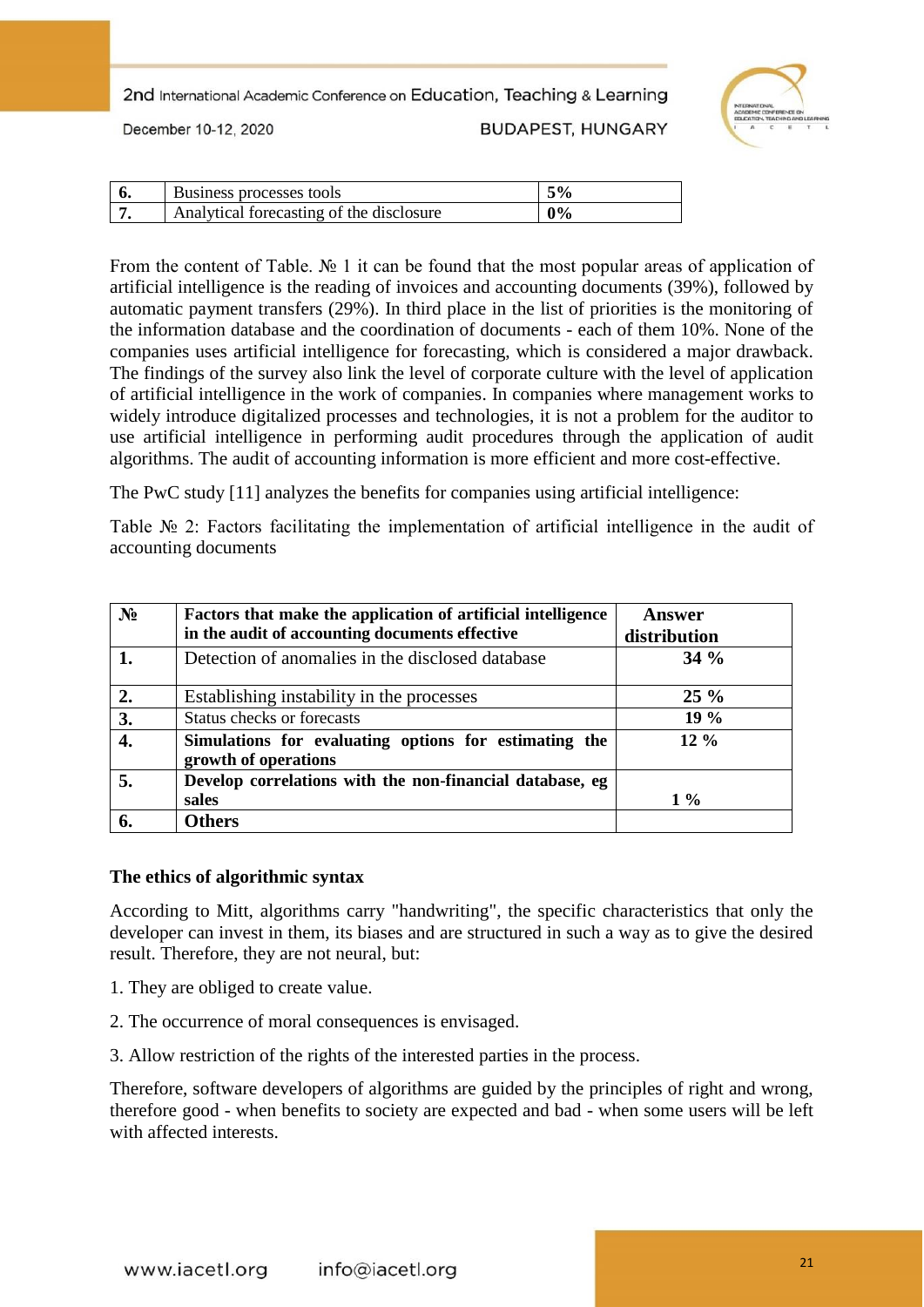December 10-12, 2020

**BUDAPEST, HUNGARY** 



Algorithmic syntax plays an important role in the context of its ethical positioning, as the main characteristics that must be implemented in this process is the comprehensibility and responsibility of the proposed solution. In order to determine the most appropriate criteria for grouping data, it is necessary to have historical rejections, acceptances / inputs, and finally - to identify the package of criteria that must be selected in order to assume that the model is adequate. In this case, artificial intelligence can be used to perform predictive analytical actions.

Regarding the accounting for the movement of resources - it must be adjusted to the level of reporting, thus allowing for the expansion of work on improving the algorithms used so far in the process of reporting and control. [9] [10] The main responsibility for the architecture and syntax of the algorithms lies with the board and management levels at all levels. Decisionmaking in large databases, at the same time can cause not only positive but also huge losses. Every mistake, even a small one, made in the algorithmic syntax, can bring huge losses mainly due to the law of large numbers.

In the context of all this, access to a database and the availability of new technologies are improving, which is why artificial intelligence with its application is used in specific areas. Companies that make comparisons based on a database with national and international companies improve the state of their resources and company strategies. By being able to forecast, firms gain a competitive advantage, for example, in the sales cycle, as part of international value chains.

# **Conclusion**

Digitalization entered finance and accounting even later than other corporate departments. Another positive trend is that digitalization is managed by the highest corporate level of companies. Development trend such as their reduction in a computer center. the homogeneity of the company architecture and the readiness to standardize and promote the digital process.

New technologies such as artificial intelligence and robotics seem to be delayed mainly due to regulatory requirements and the growing foundation of computer technology, valued for example in mergers and acquisitions. The overall awareness of their connection to new technologies has grown as a function of finance. In other words, the benefits is the need to open up to new technologies has grown. It also stimulates growth, putting pressure on efficiency, and at the same time contributing to the progress of digitalization.

# **Other References in this area**

**Trenchev, I., R. Mavrevski, M. Traykov, D. Stoykov** (2019) "Mathematical Approaches For Creation Of Complex 3d Models And Their Application In Education", Proceedings of ICERI2019 Conference 11th-13th November 2019, Seville, Spain 4908 – 4914 ISBN: 978-84- 09-14755-7.

**Denchev, S., I. Trenchev, I. Peteva, I. Pavlova** (2019) "Application Of New Technologies For 3d Modeling In An University Information Environment", Proceedings of ICERI2019, Conference 11th-13th November 2019, Seville, Spain, pp. 4932– 4938 ISBN: 978-84-09- 14755-7.